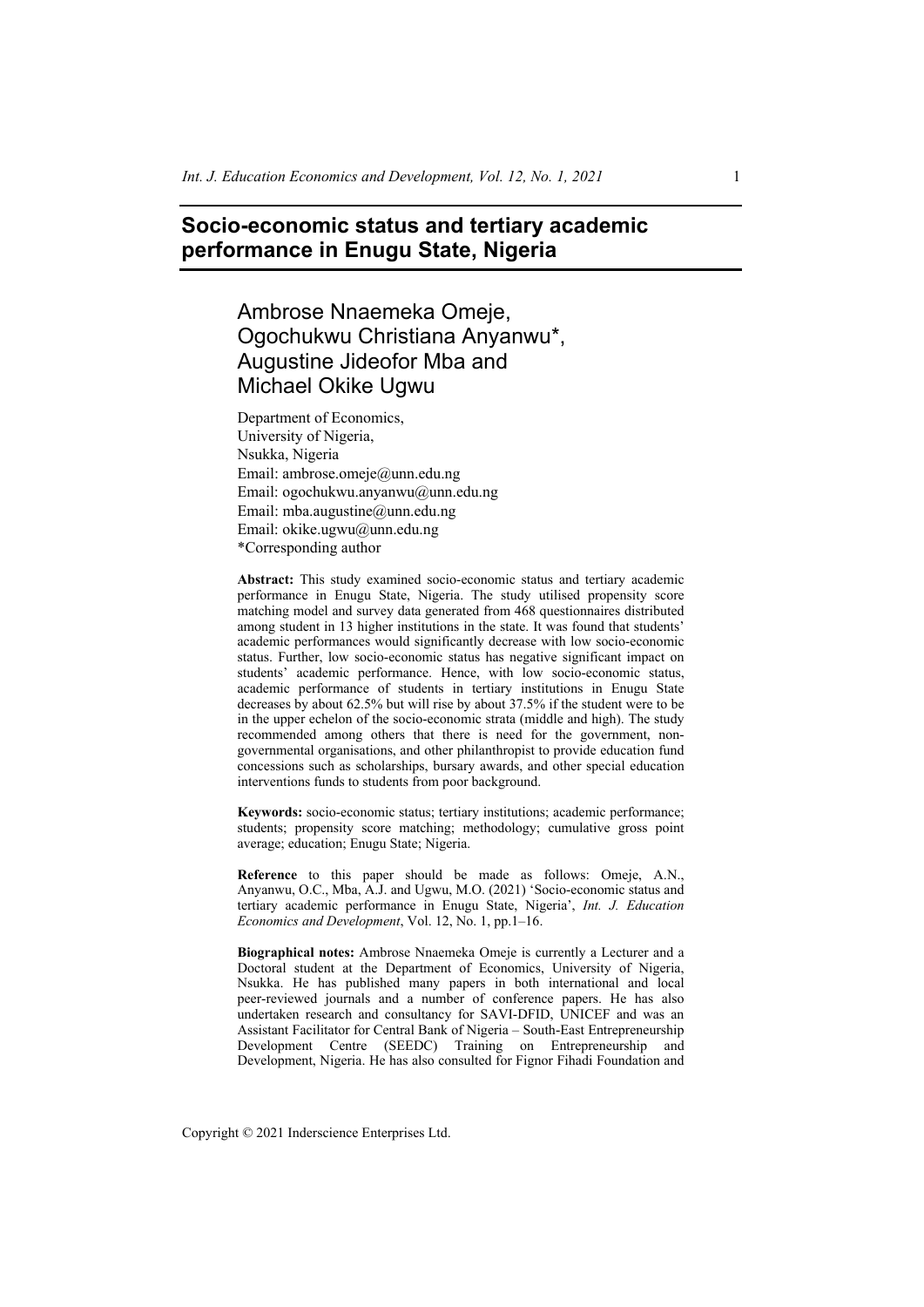represented it in the Cross River State Monitoring and Evaluation Team (SMET) that Monitored and Evaluated the 2011, 2012, and 2013 MDGs-DRGs Projects and Programmes in Nigeria for the Office of the Senior Special Assistant to the President on MDGs (OSSAP – MDGs). His research interests span across development economics, financial economics, econometrics, environmental economics, entrepreneurships, micro- and macro- economics.

Ogochukwu Christiana Anyanwu is a Doctoral student and also a Lecturer at the Department of Economics, University of Nigeria, Nsukka. She holds Bachelor of Science and Master of Science in Economics. She has published papers in reputable peer-reviewed local and international impact factor journals. She has also attended and presented papers in many local and international conferences. Her research interests are macroeconomics, econometrics, development, education and energy economics. Currently, she focuses her writings on women and children. She loves researching and reading, but when not researching and reading, she enjoys listening to music, surfing the internet, watching documentaries and movies.

Augustine Jideofor Mba is currently a Lecturer II in the Department of Economics, University of Nigeria, Nsukka. Before his appointment into the University of Nigeria, he worked with Eco Bank plc formerly Oceanic Bank plc in the Department of risk and credit facilities. He has also taught in Department of Cooperative Economics, Wisdom Polytechnic, Nsukka, Enugu State. He has published widely in both local and international journals. He has also attended many local and international conferences. His research interests span across public sector economics, financial economics and public finance. He is currently doing his Doctoral programme in Public Finance in the Department of Economics, University of Nigeria, Nsukka.

Michael Okike Ugwu is a Lecturer in the Department of Economics, University of Nigeria Nsukka and has authored many articles in both peer-reviewed local and international journals. He has attended many local and international conferences and presented papers. He is currently a Doctoral student in the Department of Economics, University of Nigeria, Nsukka. He is also an instructor to undergraduate students on practical Econometrics using different econometric softwares (STATA, E-views, and SPSS). He is a member of Nigerian Economic Society (NES) and Nigeria Institute of Management (NIM). He is also the CEO Bounty BDC Lagos, Nigeria. He plays football as part of his extra curriculum activities.

# **1 Introduction**

The best legacy a nation can give to her citizen is education. This is because the educational attainment of her citizenry and the quality of a nation's education determines the developmental strides of the nation. In Nigeria, education does not only provide knowledge and skills but also inculcates values, training of instincts and fostering right attitudes and habits to students (Ovansa, 2017). In Nigeria and Enugu State in particular, education is considered a first step for every human activity in this era of globalisation (Abdu-Raheem, 2015; Usman et al., 2016; Farooq et al., 2011). Educating children start very early at their young stage in the family. Parents are the first teachers of children before their formal education in schools (Singh and Vyast, 2014; Amadi and Segun, 2018).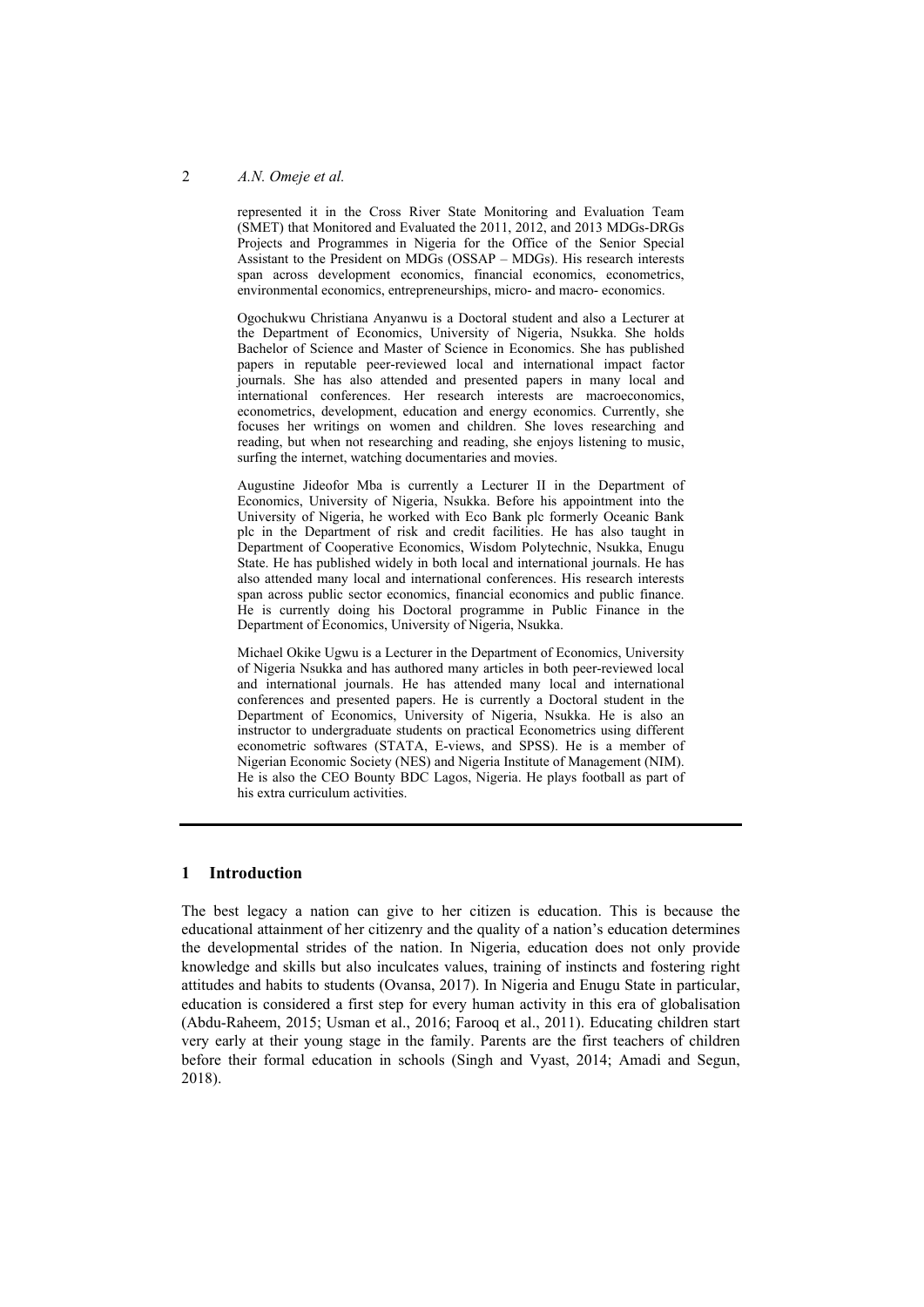Therefore, students with parents of low socio-economic status are automatically first educated by their parents at that very tender stage of life. Due to the low socio-economic constraints of the parents, the student may face some challenges that may affect his/her personality which may deter him/her from being knowledgeable, competent, capable and skilful thereby, frustrating his efforts towards a better academic achievement (Eshetu, 2015).

Studies have shown that children from families with high and middle socio-economic status are better exposed to a learning environment at home because of provision and availability of extra learning facilities while children from low socio-economic status face a lot of difficulties in a bid to attain the top of their educational ladder (Ahmar and Anwar, 2013; Chandra and Azimuddin, 2013; Ovansa, 2017). This is because, students from lower socio-economic status often face additional challenges including lack of learning resources, difficult learning conditions and poor motivations of all sorts, all of which affect their academic performance.

Students from a low socio-economic status often struggle with providing academic support for themselves, especially through menial jobs. As a result of this, they have limited time to study well, have limited financial capability to eat balanced diet for good understanding of what they are studying and for brain enhancement that will help them have retentive memory. Students from low socio-economic status also face emotional problems due to lack of meeting up with tuition fees, hostel fees, text books, exercise books, and other learning materials that will aid their better performance academically (Usman et al., 2016).

Due generally to inadequate financial resources, families and/or sponsors of these students with low socio-economic status find it difficult to create adequate and/or favourable learning environment for these students both at home and in school. Lack of a favourable learning environment at home and in school could negatively affect students' academic achievement in school (Muriungi, 2017). It is against this backdrop that this study examines the impact of low socio-economic status on students' academic performance in Nigeria using tertiary institutions in Enugu State as a case study.

# **2 Overview of some selected indicators of socio-economic status in Enugu State**

There are a lot of indicators of socio-economic status but due to limited data as published by National Bureau of Statistics (NBS) (2014, 2016) with respect to Enugu State, Nigeria, this study has to show selected indicators of socio-economic status in Enugu State with limited number of years. For instance, there was no data for Figure 2 (total enrolments into Nigerian tertiary institutions by the people of Enugu State) up to 2015. Therefore, the study presents some of the selected indicators of socio-economic status in Enugu State as shown in Figure 1.

Figure 1 shows that while household size remained approximately stable, between four and five persons per household on the average, unemployment rate in Enugu State remained very high across years (above 15% reaching 28% in 2010), except for 1999, 2007, 2008 and 2009 where it remained below 15%. The reason for the low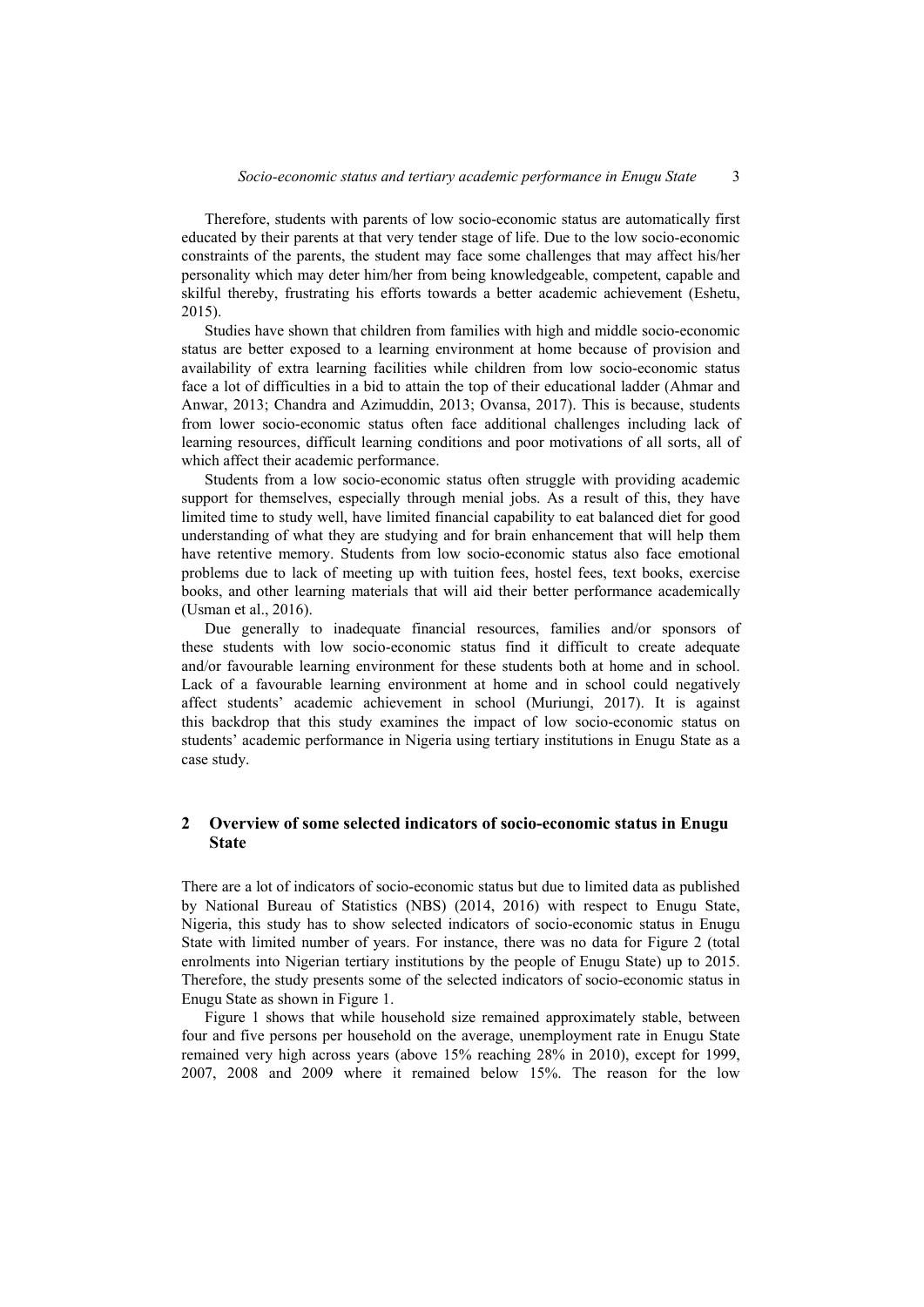unemployment rate in these periods may be attributed to improvements in the economy and/or economic activities within these periods.

**Figure 1** Unemployment rate and household size in Enugu State, Nigeria (see online version for colours)



*Source:* National Bureau of Statistics (NBS) (2016)

As a result of the high unemployment rate, total enrolments into Nigerian tertiary institutions by the people of Enugu State remained very low as can be seen in Figure 2.

**Figure 2** Total enrolments into Nigerian tertiary institutions by the people of Enugu State, Nigeria (see online version for colours)



*Source:* National Bureau of Statistics (NBS) (2016)

There were no available data for admissions into Nigerian universities by the people of Enugu State between 1999 and 2002. However, Figure 2 indicates that total admissions into Nigerian universities by the people of Enugu State remained very poor compared to their enrolments in colleges of education between 2003 and 2008. This may be attributed to the inability of parents and/or sponsors of students from Enugu State to send their children to universities due to low socio-economic status. Hence, they can afford to send their children to colleges of education which is considered to be relatively cheaper compared to universities.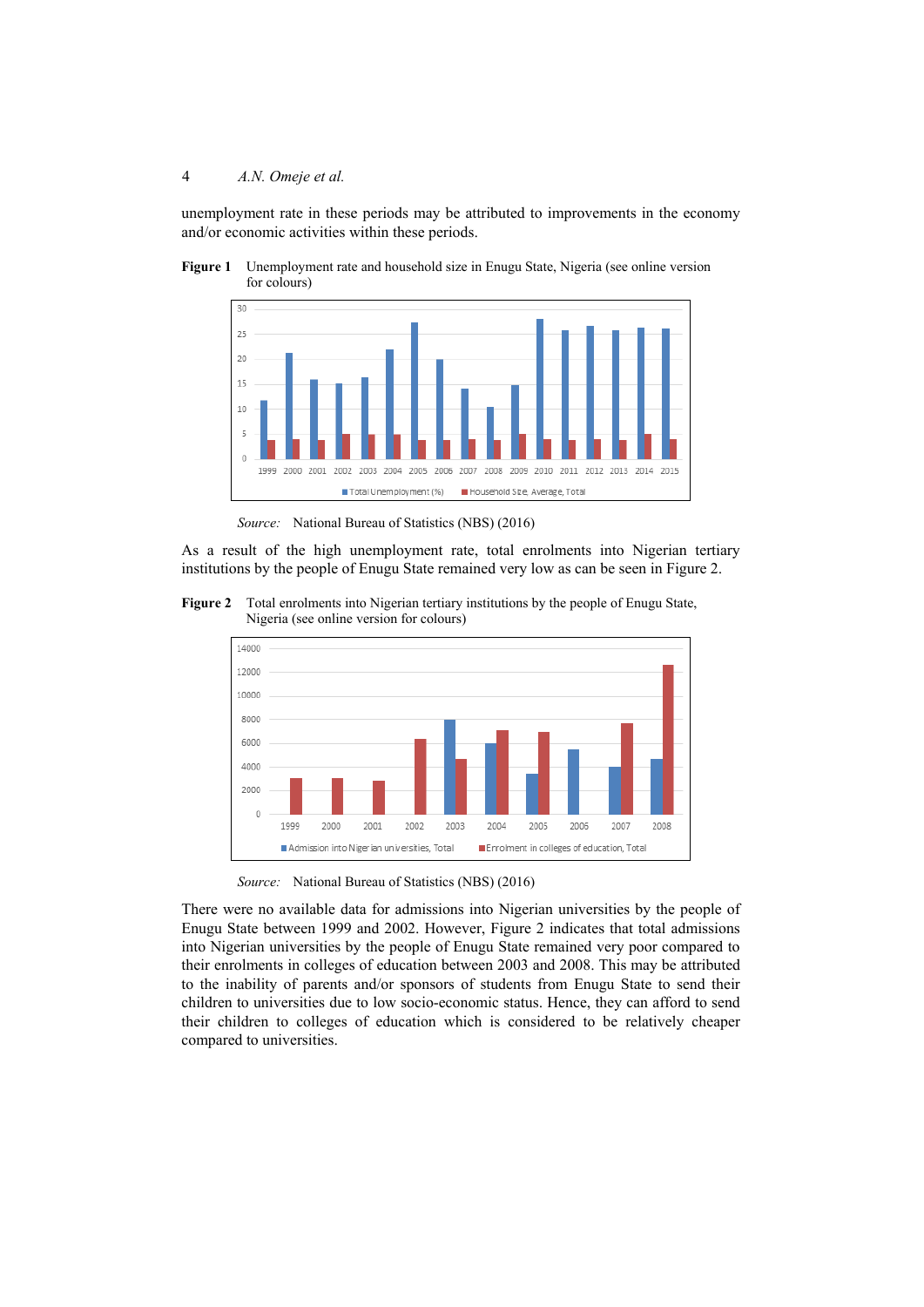# **3 Literature review**

The literature review of this study is divided into two, namely; the theoretical and the empirical literature. These can be looked at in the preceding subsections.

### *3.1 Theoretical literature*

## *3.1.1 Education and training theory*

Becker (1993) and Schultz (1963) are the most prominent proponents of this theory on why individuals acquire education and training. The theory posits that individuals seek to increase their amount of human capital in order to earn higher returns in labour markets. Individuals do this primarily through investing in education, seeking to acquire skills or credentials that increase their productivity and lead to greater labour market rewards. The theory of human capital is akin to the theory of production among firms; just as firms invest in capital (financial and physical) in order to maximise output, individuals invest in human capital in order to maximise their output. Since the potential rate of return on an investment depends on its initial price, the decision to attend tertiary institution is also constrained by cost of its acquisition. Therefore, choice of the tertiary institution by a student from low socio-economic to attend is constrained by the price charged by the institution per student.

### *3.1.2 Theories relating to socio-economic status and academic performance*

Socio-economic status is typically broken into three levels (high, middle and low) which is used to describe the three echelon which a family or an individual may fall into. When placing a family or individual into one of these categories, any or all of the three variables (income, education, and occupation) can be assessed.

Therefore, according to functionalist theory of socio-economic status and academic performance, everybody, regardless of socio-economic origin, should be allowed to achieve high socio-economic status, given that they devote the necessary effort (Collins, 1971). This theory was supported by the notion of the 'American dream' which suggests that anyone in America can rise from the bottom of the socio-economic spectrum to the top, provided that they work hard enough (Ravitch, 2010). This path of social mobility typically revolves around the education system, where effort and high academic performance/achievement are thought to provide substantial rewards to the student.

For the theory, extra years of schooling or the attendance of an elite school would provide new, valuable skills that promote better life outcomes. However, if all students are given an equal opportunity to attend high-quality schools, all of them should be able to attain high socio-economic status. This does, of course, require the individual students to contribute the necessary effort towards his/her academic performance (Doren, 2013; Okioga, 2013). But where there are limited number of those in the upper echelon of the socio-economic strata, students who had worked the hardest and academically had performed the highest among the others would be allow to attain the upper strata of the society. Socio-economic status here is thus determined by merit, as opposed to external factors, such as socio-economic origin, that may otherwise give an unfair advantage to some individual students. This means that if students could not find him/herself in the upper echelon of the socio-economic class, it is simply due to their personal failure to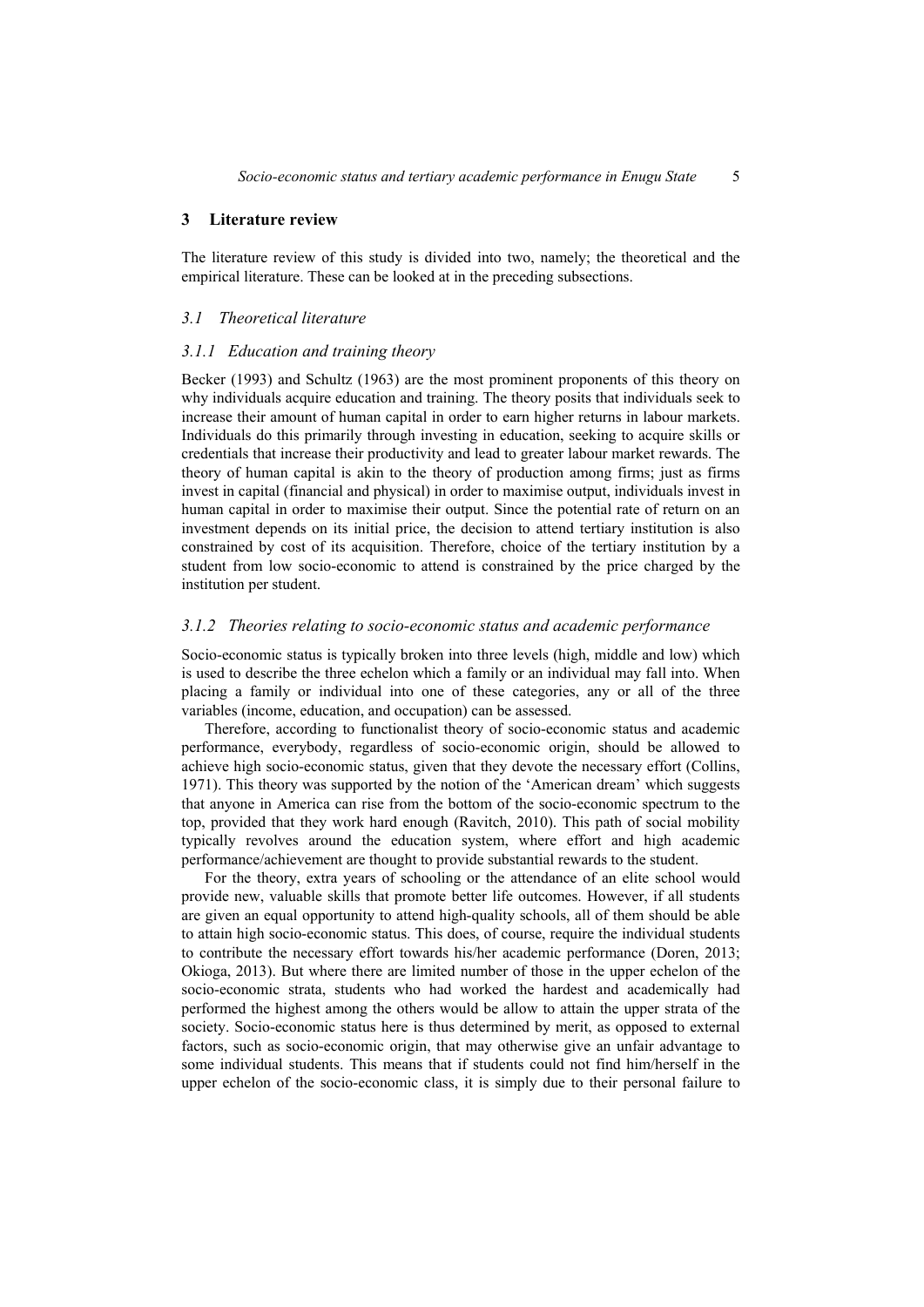perform well in order to attain that class, be it related to intellect or cultural disposition (Ravitch, 2010; Doren, 2013).

In addition, from the conflict theory of socio-economic status perspective, those who rise from rags to riches are simply outliers (that is, those moving from low socio-economic status to middle or high low socio-economic status). The conflict theory therefore posits that it is instead far more common to attain the socio-economic status held by one's parents rather than one that is attained through effort alone (Bowles and Gintis, 1976; Doren, 2013). It is a known fact that hard work contribute significantly towards improving one's socio-economic status however, the conflict theory suggests that schools actually play a role in preventing socio-economic status mobility (that is for those in low socio-economic status).

## *3.2 Empirical literature*

Using a sample size of 380 students selected from five public and private schools, Aliyu (2016) estimated the influence of family socio-economic status on academic achievement of senior secondary school students in Nasarrawa zonal education area of Kano State. The result of the study showed a strong relationship between family socio-economic background and academic achievement of senior secondary students of the area under study. However, the study noted that there is an exceptional case where by children from poor family background performed academically better than those form rich background. Therefore, it was recommended that all stakeholders of education must join hands together financially, to bridge the gap between the two classes.

Discussing the impact of socio-economic status and its relation to academic achievement of higher secondary school students, Ahmar and Anwar (2013) selected a sample size of 200 students made up of 102 males and 98 females from five different colleges of Lucknow, Uttar Oradesh, India. The result showed that males with higher socio-economic status scored high academic achievement in comparison with males with low socio-economic status which is because their parents provided all the necessary facilities regarding their children's education, health and also understands problems associated with adolescent period which affect their academic achievement. The study recommends that further study should be carried out to all schools in India since their study only covered colleges of Lucknow, Uttar Oradesh.

Eshetu (2015) using a survey of 538 students randomly selected from 13 junior secondary schools, discussed the impact of effect of parents socio-economic status on the academic achievement of students in Dessie Town, Ethopia. Results of the survey showed a significant relationship between parental socio-economic conditions and academic achievements of the children in the town. Occupational status of parents, the educational level of parents, being a single parent or not and whether both families are alive or not are important family conditions that have significant role in the determination of educational achievement of students. The study therefore recommended that to achieve reliable result on the relation of student's achievements and SES of parents, further study with wider geographical area and including other variables should be undertaken.

Furthermore, Usman et al. (2016) analysed parental socio-economic status and student's academic performance in Nigeria. A sample of 80 students was randomly selected from four senior secondary schools in Kano State. The result showed that parental socio-economic status influences academic performance of students. The study recommended that counselling services should be provided for parents on the best way to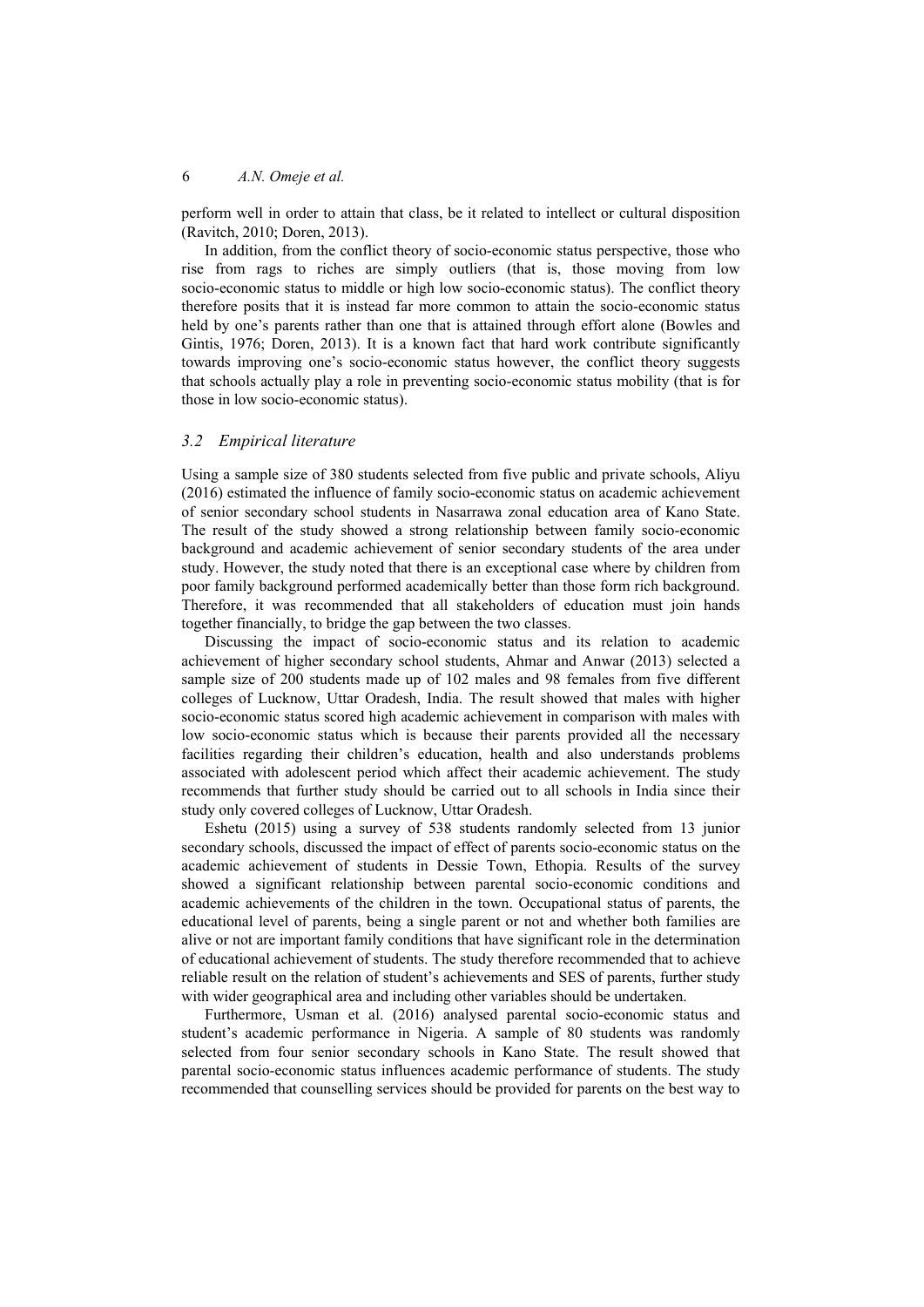cater for their children academically and financially in order to achieve their educational goals.

Also, Abdu-Raheem (2015) adopted descriptive statistics design of survey type to discuss the effects of parents' socio-economic status as predictor of secondary school student's academic performance in Ekiti State, Nigeria. Sample of 900 students was selected from 20 secondary schools. The result found out that there is a significant relationship between family size and student's academic performance. Also, parent's background, qualification and level of income have a strong relationship between parent's socio-economic status and academic performance of secondary schools in Ekiti State. The study recommended that parents with low educational background should endeavour to send their children to after school lessons and holiday classes in order to improve the student's academic performance. Also maximum financial support should be provided to students to enhance their performance in school.

Using a sample size of 450 students selected from 15 schools, Singh and Choudhary (2015) analysed the impact of socio-economic status on academic achievement of school students. A sample of 450 students was selected from 15 schools. The students were categorised into high, middle and low SES and the result showed that difference in status is responsible for the poor academic performance among adolescents. The study recommended that students of low socio-economic status should be financially empowered and scholarships should be provided.

Muriungi (2017) discussed the impact of socio-economic status on students performance in the urban slums of Laikipia County, Kenya. Target population of 1,381 with a sample of 56 pupils, 24 teachers, one head teacher and 50 parents participated in the study. The study showed that families with low socio-economic status struggle with providing academic support for their children. Also, negative environmental factors like drug abuse, early sexual involvement negated any meaningful pedagogic gains. Academic level of parents was correlated to the pupils learning outcomes.

Ovansa (2017) investigated the effects of socio-economic background of senior secondary students on their academic performance in Adazi LGA of Kogi State using a sample size of 40 students selected from five schools totalling 200 students. The study showed that the impact of socio-economic status on academic performance of student cannot be overemphasised. The study revealed that high level of educated parent, occupation of parents, parents' annual income influence student's academic performance. The study recommended that parents with high socio-economic status should provide educational assistance to children from families with low socio-economic status.

Amoo et al. (2018) discussed the perceived effects of parental socio-economic status on student's academic performance, among teachers in Odeda local government area of Ondo State. Two hundred teachers were randomly selected from five public and private schools. They find that parental socio-economic status, educational level and family size may have significant relationship with student academic performance.

Henrietta and Odozi (2014) discussed the influence of parental socio-economic status on academic achievement of students in selected schools in Enugu State, Nigeria. Male and female students selected from three senior secondary schools constituted the population of the study. Their research finding showed that parental socio-economic status and parental educational background have no significant effect on academic performance of students while parental educational qualification and health status of students have statistical significant effect on academic performance of students. They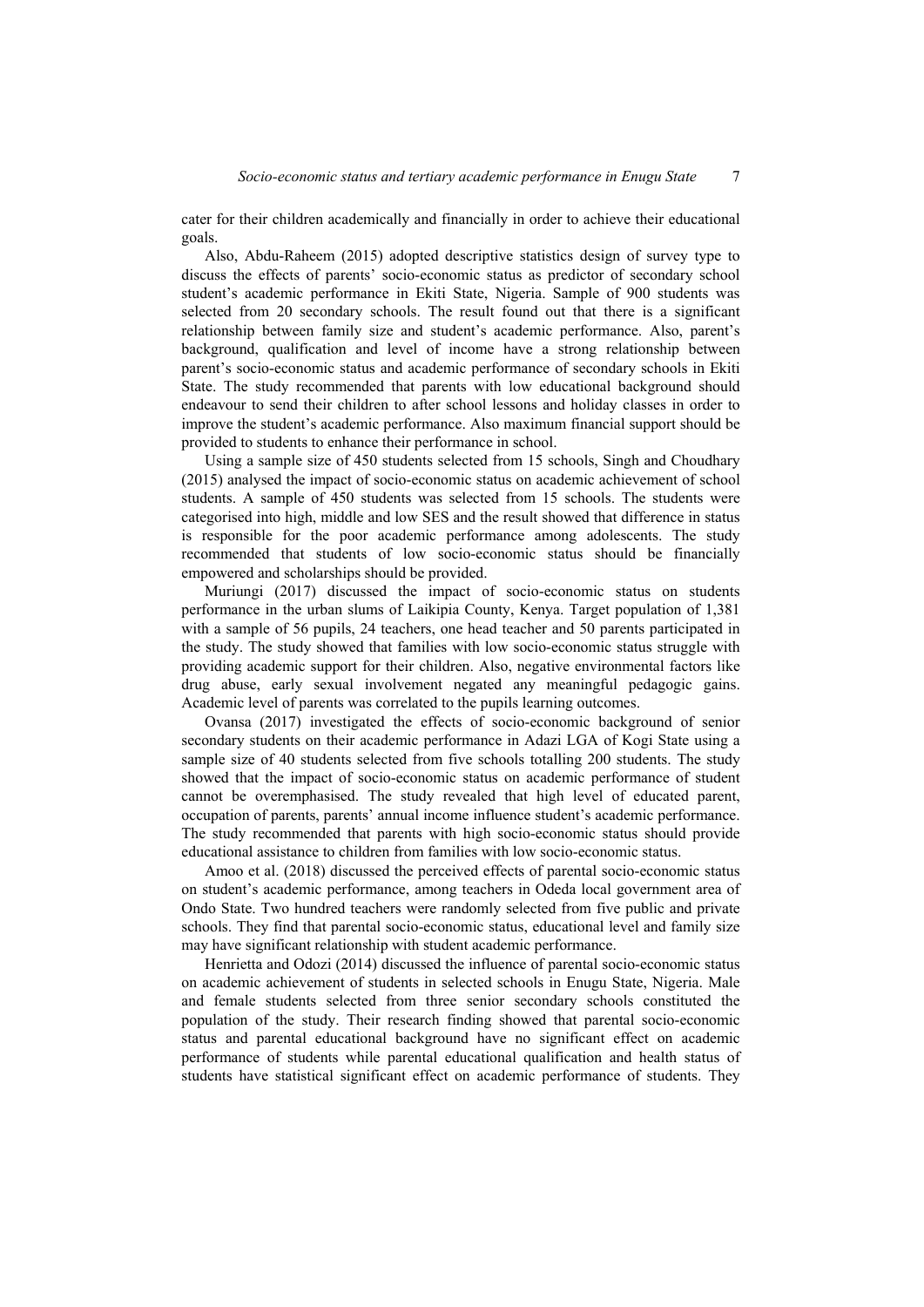noted that parental qualification and student health statuses significantly influence student's academic performance.

Ogunshola and Adewale (2012) analysed the effects of parental socio-economic status on academic performance of students in Kwara State, Nigeria. Randomly selected from three senior secondary schools were 60 students. The results showed that parental socio-economic status has no significant effect on academic performance of students. Also, parental educational background has no significant effect on student's academic performance. However, performance of students to parental qualification and student health status revealed statistical significant factors that affect the students' academic performance. This is because the two variables indicate the nature of home environment of the students. The study revealed that social and economic policies should be put in place by the government to enable children from parents of low socio-economic status to have equal opportunity of advancing the cause of education of their children.

Furthermore, Ghaemi and Yazdanpanah (2014) utilised a sample of 120 students generated from demographic questionnaire to study the effects of socio-economic status and academic achievement of students in the National University of Rafsanjan. The result of the study showed a negative relationship between socio-economic status and academic achievement among university junior students. It was recommended among others that further studies on the relationship between socio-economic status and educational achievements of students should be carried out on students at other years of their academic education to create the stronger possibility of generalising the results.

Singh and Vyast (2014) studied the influence of socio-economic status of parents and academic achievement of students in selected primary schools of Meerut District of Uttar Pradish. Ninety students studying in three primary and two private schools were taken as sample. Their result showed that the socio-economic status of parents does not have significant effect on the educational achievement of students. The study also found that educational level of parent and students health status are the most significant factors that influence the academic achievement of students and also their adjustment in the society.

## **4 The study area**

Enugu State, South-East of Nigeria, is one of the 36 states constituting the Nigerian Federation. It came into being on 27 August 1991 when the administration of President Ibrahim Babangida finally acquiesced to the long agitations of Waawa people for a State they could truly call their own. Enugu State derives its name from the capital city, ENUGU (top of the hill) which is regarded as the oldest urban area in the Igbo speaking area of Southeast Nigeria. The city owes its geopolitical significance to the discovery of coal in 1909 by a team of British geologists. The discovery of the solid mineral in the area brought about the emergence of a permanent cosmopolitan settlement which influenced the construction of a railway line to link the Enugu coal fields with the sea port in Port Harcourt for the export of the mineral. The state shares borders with Abia State and Imo State to the south, Ebonyi State to the east, Benue State to the northeast, Kogi State to the northwest and Anambra State to the west. Enugu, the capital city of Enugu State, is approximately 2 1/2 driving hours away from Port-Harcourt, where coal shipments exited Nigeria. Enugu is also located within an hour's drive from Onitsha, one of the biggest commercial cities in Africa and 2 hours drive from Aba, another very large commercial city, both of which are trading centres in Nigeria (Omeje and Abugu, 2015).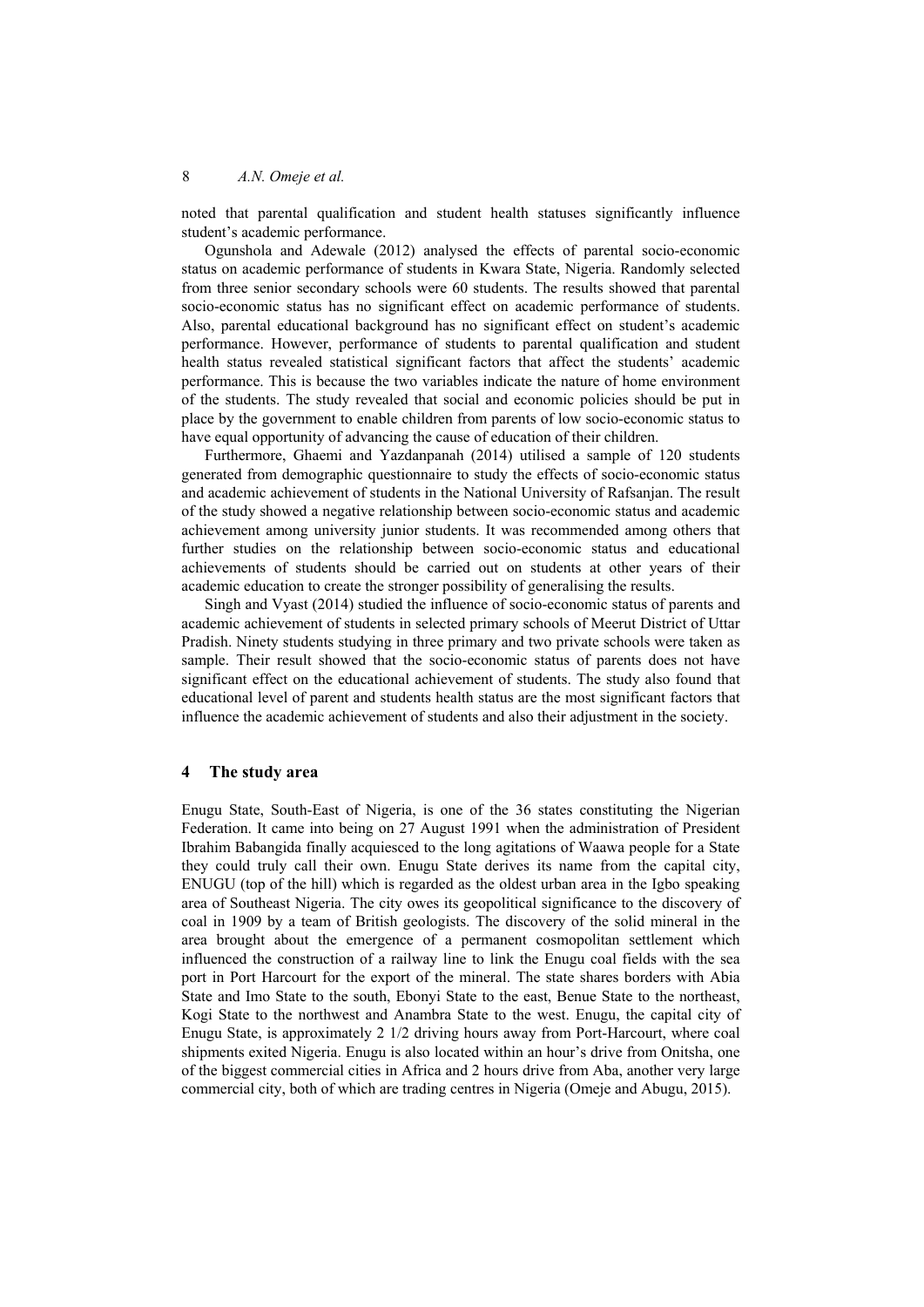It has 17 local government areas (LGAs); Aninri, Awgu, Enugu East, Enugu North, Enugu South, Ezeagu, Igbo-Etiti, Igbo-Eze North, Igbo-Eze South, Isi-uzo, Nkanu East, Nkanu West, Nsukka, Oji-River, Udenu, Udi and Uzo-uwani. It hosts many tertiary institutions some of which include: Enugu State University of Science and Technology, Caritas University, Renaissance University, Godfery Okoye University, University of Nigeria (both at Nsukka and Enugu campuses), Institute of Management Technology, Our Saviour Institute of Science Agriculture and Technology (OSISATECH), Enugu; Enugu State Polytechnic, Iwolo, Federal collage of Education Eha-Amufu; Enugu State Collage of Education Technical; The Collage of Education, Nsukka (Omeje and Abugu, 2015), and more recently Coal City University.

## **5 Data and methodology**

The data used in this study is a survey data generated from 468 questionnaires which were administered to students of tertiary learning in both rural and urban locations in Enugu State, Nigeria. The study concentrated on tertiary institutions in Enugu State, Nigeria. For practical purposes, the entire tertiary institution in Enugu State was considered, from which the study drew a simple random sampling of students after applying the multi-stage random sampling technique. A total of 13 tertiary institutions were visited with the consideration of two public universities in three locations (University of Nigeria, Enugu Campus; University of Nigeria, Nsukka; and Enugu State University of Science and Technology), four private universities (Caritas University, Godfrey Okoye University, Renaissance University and Coal City University), two public and one private colleges of education (Federal College of Education Eha-Amufu; Enugu State College of Education Technical; and The College of Education, Nsukka), and two public and one private polytechnics (Institute of Management and Technology, Enugu; Enugu State Polytechnic, Iwolo; and Our Saviour Institute of Science Agriculture and Technology (OSISATECH)). Four locations in each of the 13 tertiary institutions were visited out of which, nine students were randomly selected from each of the selected location thereby, summing up to 36 students in each institution hence, making it a total of 468 students interviewed in all. Therefore, a total of 468 tertiary institution-based questionnaires which gave consistent reports were administered and collected from students of higher learning and were used for analyses. The choice of these data is due to the fact that, unlike other surveys carried out previously, the questionnaires designed by this study, provided more complete information about the variables used in the estimation (Omeje and Abugu, 2015).

### **6 Model specification**

The coefficients that are produced in the probit model are used to calculate a propensity score for each student, which reflects each student's probability of academic performance due to possession of a scholarship. Therefore, the propensity score matching is thus used to estimate the average treatment on the treated. Propensity score matching is a technique used for non-experimental data to identify a control group that exhibits the same distribution of covariates as the treatment group. In this study, it is however, used to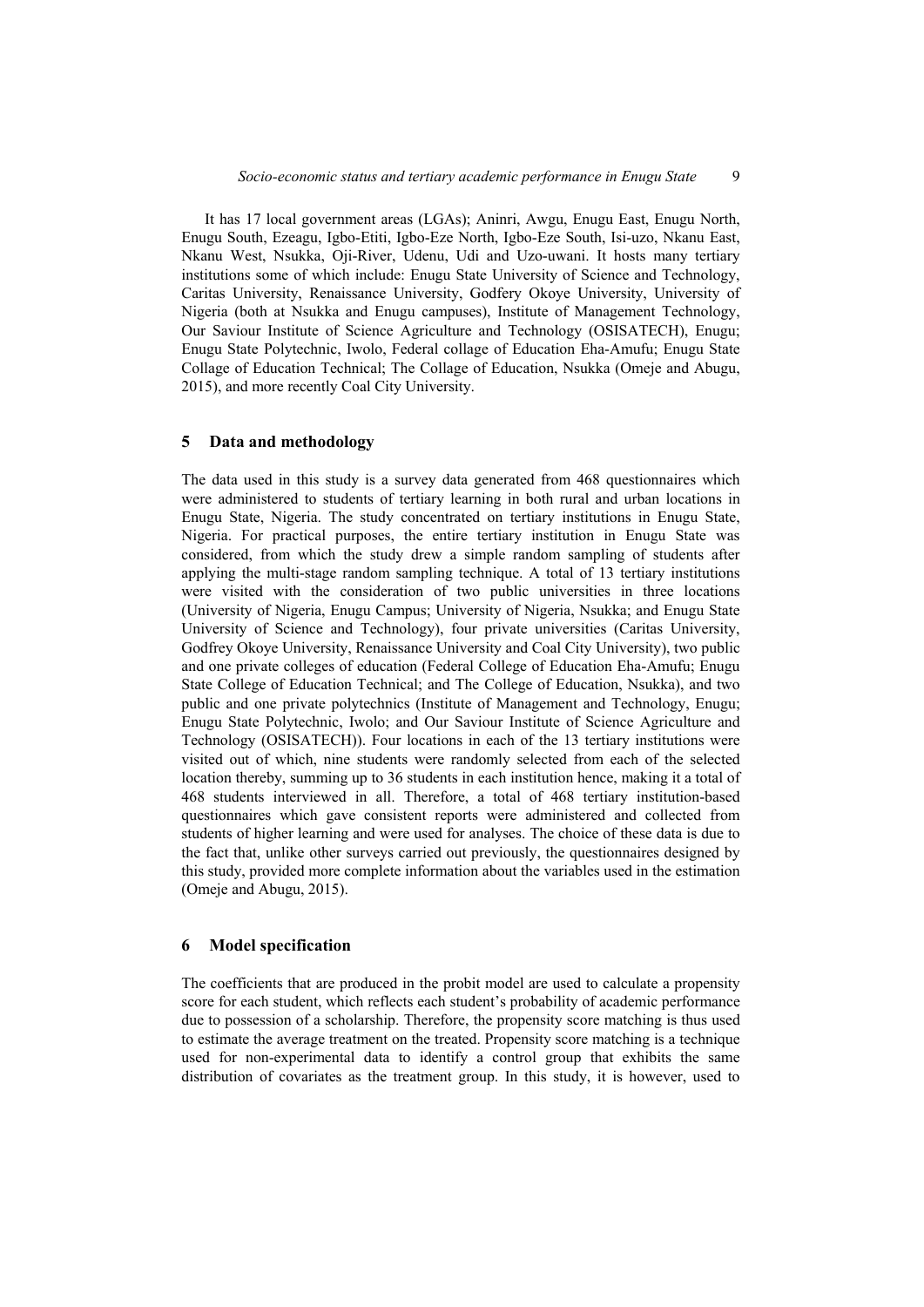verify whether the possession of scholarships by students increases their chances of performing well in their academics. Propensity score matching is often used by statisticians and is becoming increasingly popular among economists as a method to measure the impact of training programs (Anand et al., 2006). Consequently, this study utilises this methodology to estimate the impact of scholarships on students' academic performance using tertiary institutions in Enugu State, Nigeria as a case study.

Following Rosenbaum and Rubin (1983), an alternative to matching based on student's characteristics (X) is to use the propensity score PS), which they define as "the conditional probability of assignment to a particular treatment given a vector of covariates". Rosenbaum and Rubin (1983) argued that if the matched observations have homogenous propensity scores, then they will also have the same distribution of X. Hence, let the propensity score be denoted as:

$$
PS(X) = Pr(D = 1|X)
$$
\n<sup>(1)</sup>

where  $PS(X)$  is the propensity score, Pr is the probability, D is the treatment variable, while X is a vector of covariates.

In situations in which  $PS(X)$  is not known (which is almost always the case for non-randomised experiments), it can be estimated by models such as the probit or logit. Given the students' academic performances (that is whether they are performing well or not), the study thus calculated PS using the probit model. For equation (1) to hold, there are some underlying assumptions of the propensity score matching model. These are:

- 1 The 'strong ignorability' assumption, as noted by Rosenbaum and Rubin (1983), emphasises the existence of:
	- a The assumption of statistical independence of  $(A_0, A_1)$  and D conditional on X. This can be given statistically as follows:

$$
(A_0, A_1) \perp D|X \tag{2}
$$

where  $A_0$  is the score of students' academic performance being low and  $A_1$  is the score of students' academic performance being high. D denotes group with low socio-economic status (the outcome variable), while X is a vector of covariates which included: religion, household size, sector, sex, age of respondents, marital status, occupation of household head, average expenditure of respondents, type of secondary school attended by the respondent, parents level of education, choice of course, post university mandatory tertiary examination (PUMTE) score, average number of hours the respondent study's per day.

b The assumption that  $PS(X)$  lies between 0 and 1. Here, it is assumed that if PS equals 1, it implies that students with socio-economic status always perform very high in their academics hence; there is no match with those whose academics performances are low. The same logic applies if PS(X) equals 0. This can be given statistically as:

$$
0 < P(X) < 1 \tag{3}
$$

2 The assumption posits that the unobserved characteristics that are captured by the error term,  $\mu_0$ , have the same distribution regardless of whether the student is in the treatment or control group. This can be stated in equation (4) below: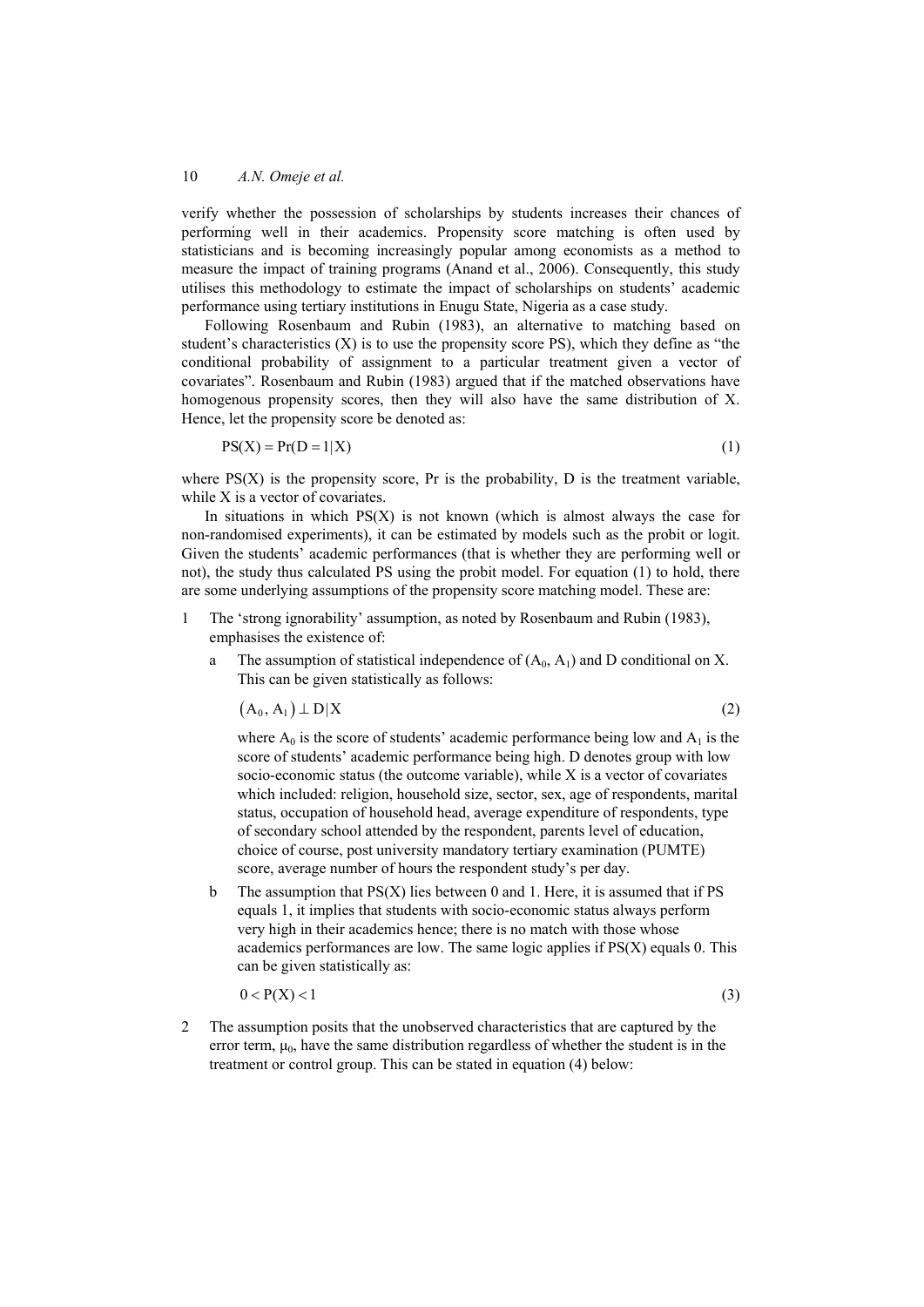$$
E(\mu_0 | D = 1, PS(X)) = E(\mu_0 | D = 0, PS(X))
$$
\n(4)

However, this assumption does not mean that  $E(\mu_0 | PS(X)) = 0$ ; rather, it assumes that the distribution of the unobservable is the same for the treatment and control groups (Heckman et al., 1997; Omeje and Abugu, 2015).

# **7 Results and findings**

In trying to present the results and findings, this study first looks at the academic performance of students and then, the percentage distribution of the impact of low socio-economic status on the academic performance of students in tertiary institutions in Enugu State, Nigeria. The cumulative gross point average (CGPA) was used as a proxy for student's academic performance as seen in Figure 3.



**Figure 3** Proportion of student's CGPA (%) (see online version for colours)

*Source:* Author's computation from the existing data

Figure 3 shows the proportion of academic performance (CGPA) of students in tertiary institutions in Enugu state, Nigeria. The figure suggests that the proportion of students who score less than 3.5 as their cumulative gross point average (CGPA) is 69% while those who score 3.5 and above is 31%.

Figures 4 and 5 show the distribution and the percentage distribution of the impact of low socio-economic status on the academic performance of students in tertiary institutions in Enugu State, Nigeria. The figures suggest that out of 468 respondents, 299 (17%) strongly agreed that students in low socio-economic status do not perform well in their academics, 398 (22%) strongly agreed that low socio-economic status makes students not to study always, 338 (19%) strongly agreed that low socio-economic status creates poor opportunities among students, 378 (21%) strongly agreed that low socioeconomic status discourages students from studying, and 387 (21%) strongly agreed that low socio-economic status creates emotional problems to students of tertiary institutions in Enugu State, Nigeria.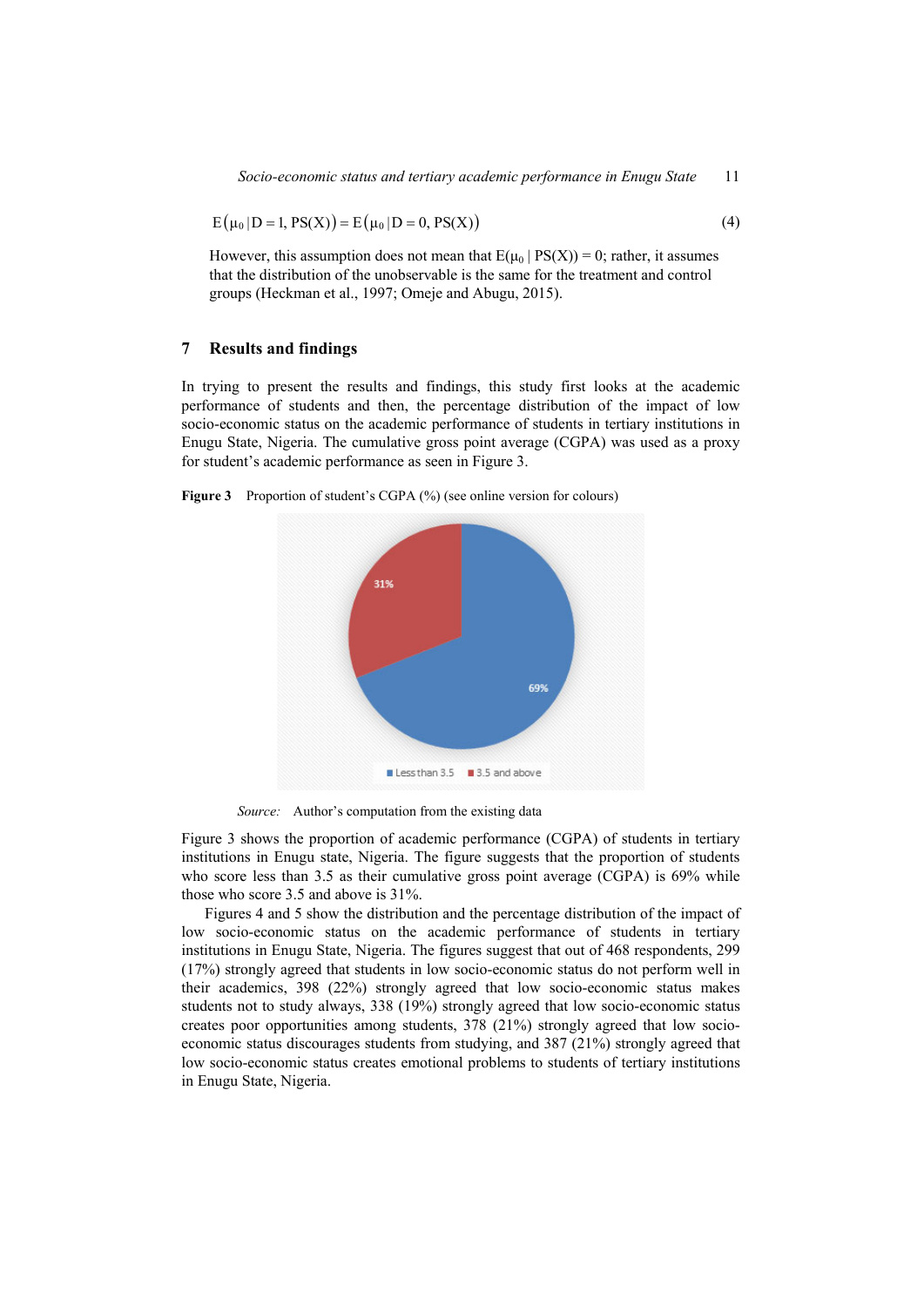**Figure 4** Distribution of the impact of low socio-economic status on students academic performance (see online version for colours)



**Figure 5** Percentage distribution of the impact of low socio-economic status on student's academic performance (see online version for colours)



*Source:* Author's computation from the existing data

# **8 The propensity score matching model**

In a bid to examining the impact of low socio-economic status on students' academic performance using tertiary institutions in Enugu State, Nigeria, the study adopted the propensity score matching model. Thus, the results of the model are presented in Table 1.

Table 1 Summary results of the propensity score matching model

| n.treat | n.contr | ATT         | Std. err | 7           | z         |
|---------|---------|-------------|----------|-------------|-----------|
| 256     | ר נ     | $-.6246001$ | .0344747 | 18.1<br>- 1 | $0.000\,$ |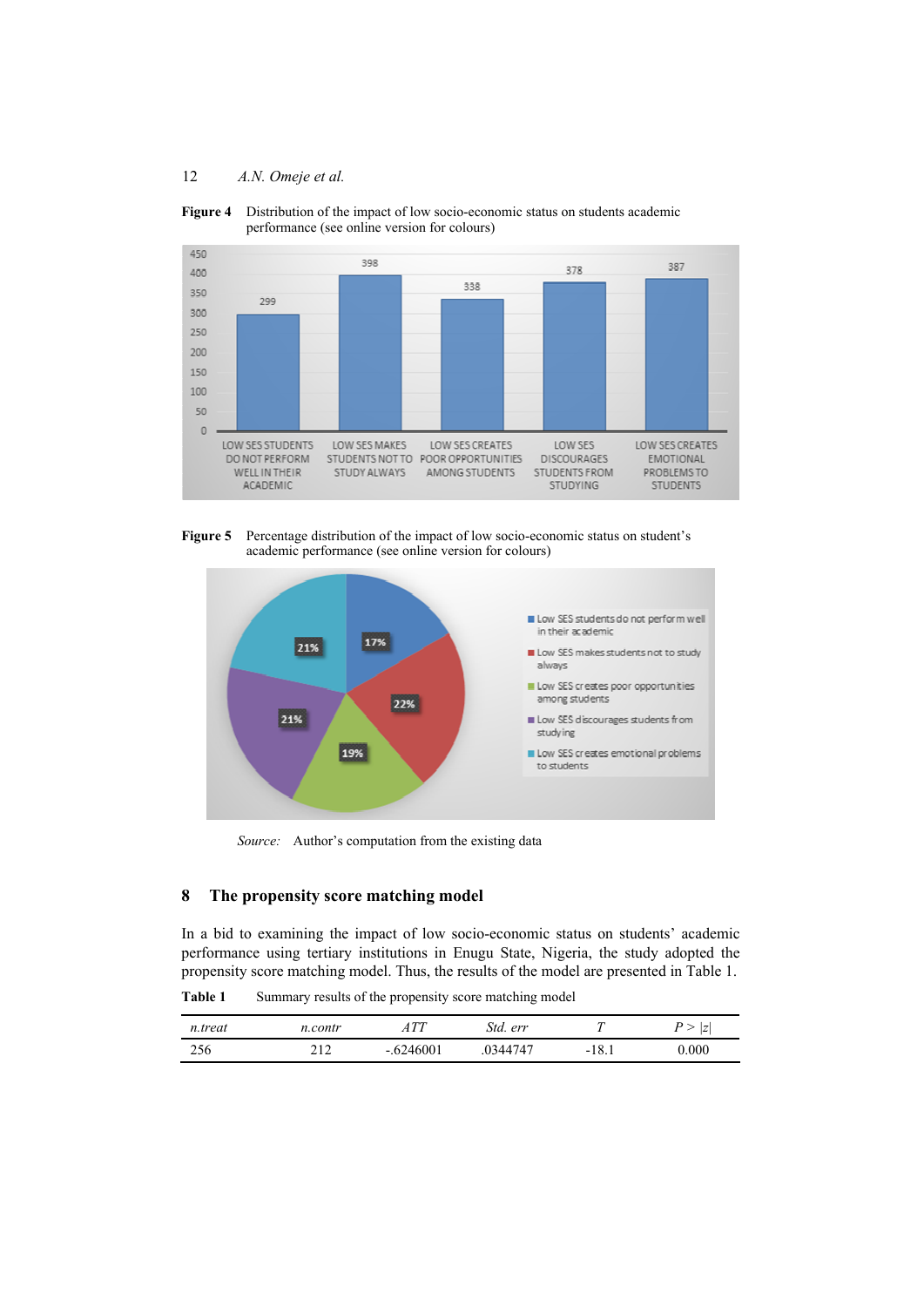The model indicated that the overall significance of F-probability is 0.000. It is shown by the empirical results of the propensity score matching model that being in low socio-economic status decreases the academic performance of students in tertiary institutions in Enugu State, Nigeria. This is because; the average treatment effect (ATT) has a negative sign. The results therefore suggest that a rise in students belonging to the low socio-economic status in Enugu State, students' academic performance would significantly reduce by 62.5%. The negative impact of low socio-economic status is high on the academic performances of these tertiary institution students. The implication here is that majority of students belonging to low socio-economic status who are in tertiary institutions in Enugu State fend for themselves in order to sustain themselves in school, they struggle to get tuition fees and other financial needs by engaging in menial jobs like part-time marketing, receptionists, bar attendants, serving bricklayers, fuel attendants in petrol stations, recharge card sales, hair dressing, barbers, fashioning designing, bags/shoe production and sales, bead makers, masters of ceremony (MCs), event planners, entertainers/comedians, among others.

When students indulge in any of these jobs, they find it difficult to study well as some of them can forfeit their lectures/classes in order to be engage in the job just to make both ends meet. They will either miss tests and/or quizzes, assignments, and interesting lectures/classes that would help them perform better in their academics. If they fail to indulge in this kind of jobs to sustain themselves, they would automatically be out of school (dropout). This is because their parents and/or sponsors may not be able to foot all their bills in school.

In as much as students who belong to low socio-economic status strive harder to perform very well in their academics, they are being distracted by some constraints and/or limitations that mar their efforts to passing their exams very well. These constraints and/or limitation may be attributed to inadequate financial resources to help them pay for tutorials, buy textbooks, purchase data to help them do online research and/or study online, pay tuition fees, pay their accommodation fees, feed appropriately to have good functional brain, among others, as against their counterparts who belong to high socio-economic status.

As a result of these distractions, students in low socio-economic status begin to perform poorly in their academics due to the fact that they do not study always, even when they study, they do it at the wrong time and this will make them not to understand and/or assimilate what they are reading. More so, students in low socio-economic status are more prone to emotional problems which discourages them from studying as and at when do. As a result of this, they become limited to some opportunities which will help them to achieve high in life such as, applying for scholarships. This is because, to qualify to apply for some scholarships, a major requirement is that the student must be outstanding in his/her academic performance (be a first class or second class upper student for universities and/or be a student with distinction for polytechnics/colleges of education) which may be lacking in students with low socio-economic status.

In addition to the above, students in low socio-economic status always see themselves as being inferior to their counterparts in other higher socio-economic strata (middle and high). As a result, they find it difficult to get involved in social gatherings that will help them learn and pay more attention to their academics. They find it difficult to access their counterparts who are brilliant and can teach them after classes and/or tutorials, as these their counterparts may be comparing what they stand to gain from them since they may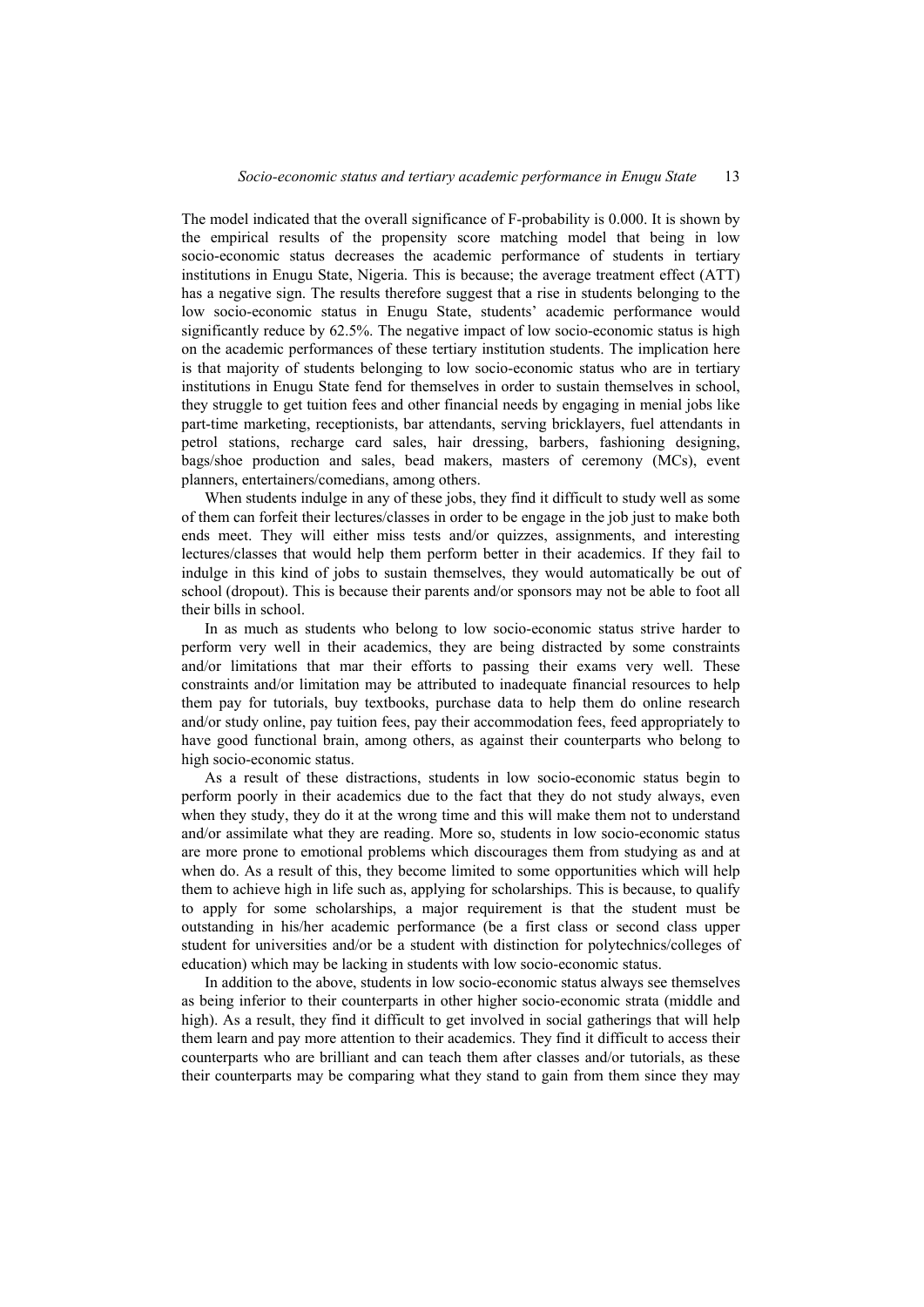not be able to foot their bills let alone paying them for the services rendered. Therefore, the results of the propensity score matching model confirm that low socio-economic status has a negative significant impact on students' academic performance of those in tertiary institutions in Enugu State, Nigeria.

Finally, since the results of the average treatment effect on the treated (ATT) is shown to be  $-0.6246001$ , this by implication suggests that with low socio-economic status, academic performance of students in tertiary institutions in Enugu State would decreases by about 62.5% but will rise by about 37.5% if they were to be in the other higher socio-economic strata (middle and high). This is because, poor students constitute about more than  $65\%$  (using poverty line as  $$2 - USD 2$ ) in these tertiary institutions in Enugu State, Nigeria according to the survey data generated for this study.

## **9 Conclusions and recommendation**

Since educational attainment of the citizenry of any country and the quality of the country's education not only determines the developmental strides of the nation but also provide knowledge, skills, and inculcates values, training of instincts and fostering right attitudes/habits to students, this study tried to verify the impact of low socio-economic status on students' academic performance using tertiary institutions in Enugu State, Nigeria as a case study. The study utilised survey data generated from 468 questionnaires distributed among student in 13 higher institutions in Enugu State, Nigeria. The propensity score matching model was adopted for the study and the results indicated that students' academic performances significantly decreases when the student is found to be in low socio-economic status. Moreover, the results of the model confirm that low socio-economic status has negative significant impact on students' academic performance of those in tertiary institutions in Enugu State, Nigeria. In addition to the above, the results also suggested that with low socio-economic status, academic performance of students in tertiary institutions in Enugu state would decrease by about 62.5% but will rise by about 37.5% if the student were to be in the upper echelon of the socio-economic strata (middle and high).

There is need for the government, non-governmental organisations, and other philanthropist to provide education fund concession to students from poor background (low socio-economic status), not to students from the upper socio-economic strata (middle and high) by granting them scholarships, bursary awards, and other special education interventions funds for poor students.

The state and local governments should revitalise the giving of bursary awards to students from the state (especially, the poor ones among them) that are in tertiary institutions, be it private or public. Government and other private tertiary institutions should also reconsider the tuition fees that are payable by the poor. In fact government can make a ceiling on tuition fee of students to reduce the capitalist nature of private institutions. When these are done, it will make higher education affordable by the poor and hence reduce the number of touts on the streets, criminals, armed robbers, drug use, kidnapping, and other social vices thereby, speeding up economic growth and development, not just in Enugu State but, Nigeria as a whole.

Governments and non-governmental organisations, and other private employers in the country should strive more to create jobs especially, for parents and/or sponsors of students from low socio-economic strata of the country who are fit and qualified for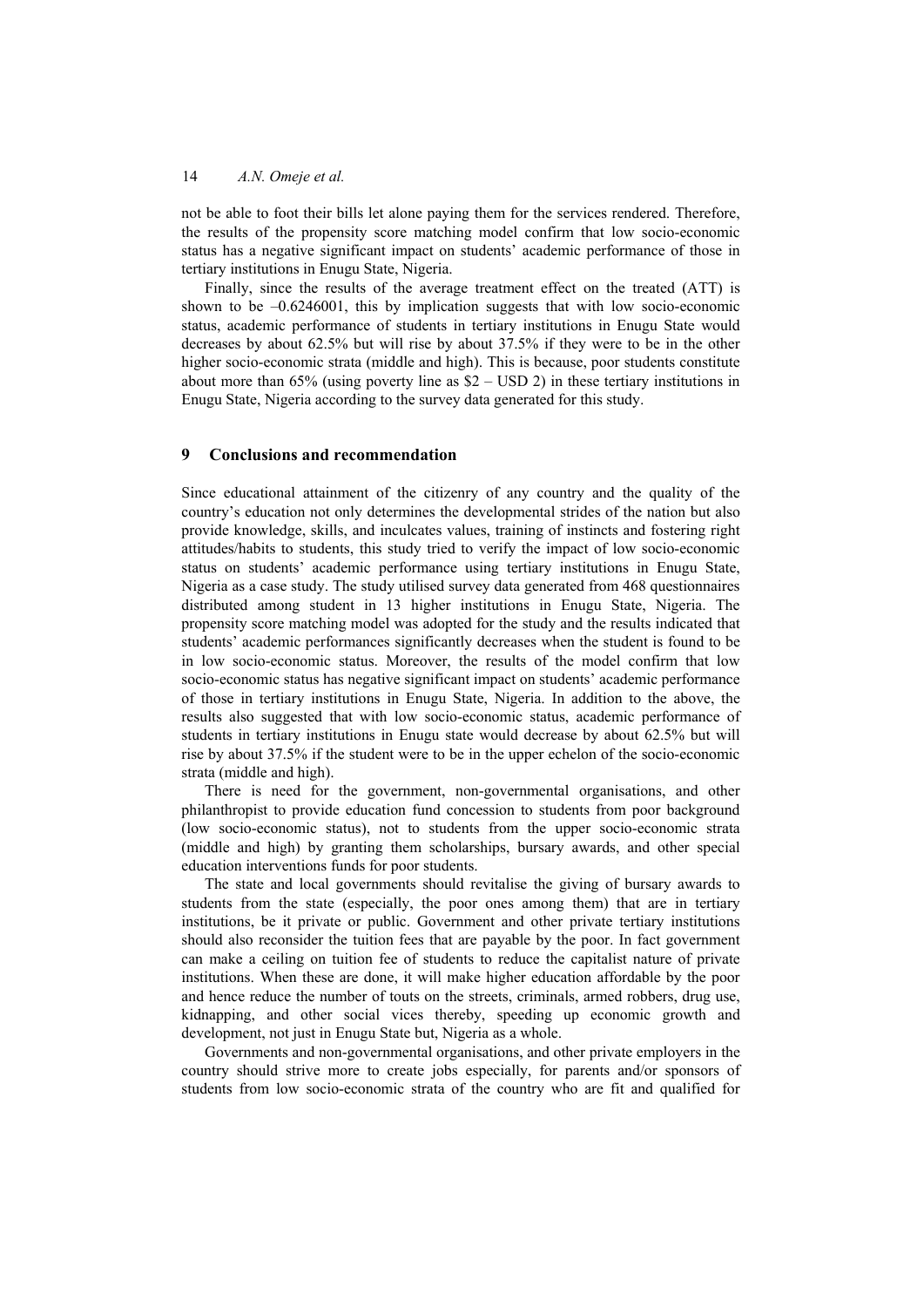certain good paying jobs but have no opportunity to gain that due to the limitations of the socio-economic strata to which they belong. They can do this by going through the job/employment details of students' parents or sponsors submitted by the students on their admissions.

Governments and non-governmental organisations, and other private employers should design and implement programmes that will make students to have hands-on experience on the job while in school which will make them employable after studies. This employment type can be designed to sooth holiday periods of students in order not to infringe on their academic activities. This will reduce poverty and unemployment rate thereby, lifting people from low socio-economic status to the upper echelon of the socio-economic strata.

# **References**

- Abdu-Raheem, B.O. (2015) 'Parents socio-economic status as predictor of secondary school students academic performance in Ekiti State, Nigeria', *Journal of Education and Practice*, Vol. 6, No. 1, pp.123–128, ISSN 2222-1735 (Paper); ISSN 2222-288X (Online).
- Ahmar, F. and Anwar, E. (2013) 'Socioeconomic status and its relation to academic achievement of higher secondary school students', *Journal of Humanities and Social Science*, Vol. 13, No. 6, pp.13–20.
- Aliyu, G.A. (2016) 'Influence of socio-economic status on academic achievement of senior secondary students in Nassarawa zonal education area of Kano State Nigeria', *Asian Journal of Educational Research*, Vol. 4, No. 4, pp.1–8.
- Amadi, E.C. and Segun, I. (2018) 'Influence of family social status on academic performance of senior secondary students on Nsukka Education Zone, Enugu State in Nigeria', *International Journal of Innovative Social Sciences & Humanities Research*, Vol. 6, No. 1, pp.36–41.
- Amoo, T.B., Adeyinka, O.P. and Aderibigbe, A.D. (2018) 'Perceived effects of parental socio-economic status on students' academic performance among teachers in Odeda local government, Ogun State, Nigeria', *International Journal of Academic Research in Business and Social Sciences*, Vol. 8, No. 2, pp.262–272.
- Anand, P., Mizala, A. and Repetto, A. (2006) *Using School Scholarships to Estimate the Effect of Government Subsidized Private Education on Academic Achievement in Chile*, RePEc, [online] file:///C:/Users/hp/Downloads/anand mizala repetto.pdf (accessed 5th December 2018).
- Becker, G.S. (1993) *Human Capital: A Theoretical and Empirical Analysis with Special Reference to Education*, 3rd ed., University of Chicago Press, Chicago.
- Bowles, S. and Gintis, H. (1976) *Schooling in Capitalist America: Education Reform and the Contradictions of Economic Life*, Haymarket Books, Chicago, IL.
- Chandra, R. and Azimuddin, S. (2013) 'Influence of socio economic status on academic achievement of secondary school students of Lucknow City', *International Journal of Scientific & Engineering Research*, Vol. 4, No. 12, pp.1952–1960, ISSN 2229-5518.
- Collins, R. (1971) 'Functional and conflict theories of educational stratification', *American Sociological Review*, Vol. 36, No. 6, pp.1002–1019.
- Doren, C.J. (2013) *Unequal Equality: The Effects of Socioeconomic Status on Academic Achievement in Open and Closed Societies*, pp.1–154, Wesleyan University, The Honors College, Middletown, Connecticut
- Eshetu, A.A. (2015) 'Parental socio-economic status as a determinant factor of academic performance of students in regional examination: a case of Dessie Town, Ethiopia', *African Educational Research Journal*, Vol. 3, No. 4, pp.221–229.